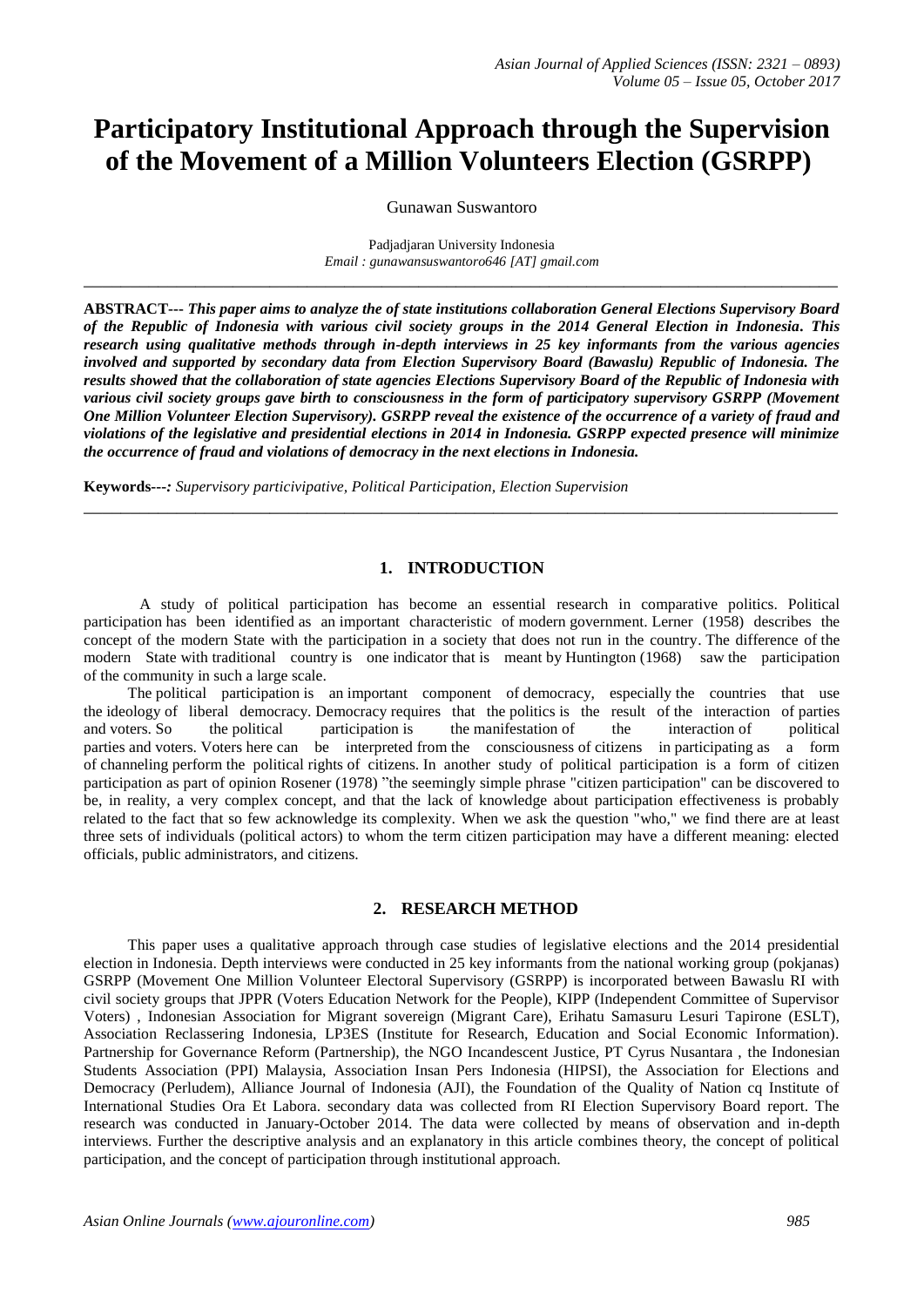## **3. RESULTS AND DISCUSSIONS**

#### **Concept of Political Participation and Participatory Supervision**

Study of Verba and Nie (1972) stated that the absence of a single agreement on the concept of political participation. In parallel to the study of political participation Milbrath (1965) outlines some of the distinguishing factors of political action. From both the expert opinion explains not only the political participation as an attitude but also the behavior or orientation. Another explanation of the meaning of political participation is the involvement of various parties in the political arena (Parry 1972; Kasfir 1976). The several definitions of political participation are described by some scholars previously contained a reference that is an interest out of participation itself as an activity of community members who interact with government officials or other institutions to choose government leaders.

The Movement of a Million Volunteer Election Supervisor (GSRPP) is an innovation practice that combines political science synthesis between the concept of political behavior and political participation. In its formation is part of the consolidation of political democracy in Indonesia who are trying to run in a democratic political process. The ideology of liberal democracy prevailing in Indonesia from the United States, a process of democratization journey deeply rooted history of the formation of a nation in which the participation of the strength of civil society. The participation of various civil society groups to build the "nation", among others, the family, schools, community organizations, NGOs, farmers and others Tocquiville (1988).

Discussion of public participation in the political process is a part of political socialization that uses the concept of involvement of community participation in the public arena in political activities or political arena by Putnam (1993) called social capital. Community involvement in the public arena into the political process or the political arena represents a paradigm shift in the political socialization of participation of political perspective. As many scholars who study of the participatory approach and democrat see community engagement process which emphasizes a shift state centered on the definition of governance (governance) which emphasizes the cooperation of various stakeholders including government, civil society and business groups as the essence of the construction (World Bank, 2004). Furthermore, by The Institute for Democracy in South Africa (IDASA), an institution NGO largest on the African continent which underpins democracy defines Governance is composed of mechanisms, processes, institutions where citizens, civil society, governments and groups deploying articulating interests, exercise rights and obligations and mediate to conflicts (Stode and Grant, 2004).

Interesting things from discourse governance is seeing how the active role and the role and involvement of the participation of the various stake holders. The function of governance that are the mechanisms, processes and institutions that not only emphasizes the functions of government as the main provider of public services. Some scholars theorists public affairs, among others Frederickson (1991, 1999), Donald Kettl (2002), and Lester Salamon (2002) agreed that function of government as a provider and direct service providers have shifted into. (Indirect government). According to Bingham (2004), in governance occurred in the entity NGO partnerships between public-private partnership. There is an interesting shift in the concept of a transition government to governance is the emphasis on hierarchy and control to empowerment and collaboration (Boyte, 2005). But the important thing of the regulatory process in the political arena is political participation that involves various stakeholders in the community, so that it is aligned , so that it is aligned opinion of Strode and Grant (2004) that a set of values in the governance including transparency, equality and participation. This function will be the study of this paper. Participatory supervision is part of a political awareness of the people in the political arena and the public arena. Some political scientists to enter the study of political participation as political socialization Van Ingen and Van der Meer (2016). However, various research and studies political science for the case in this paper is something unique. Where the involvement of civil society is the involvement of the various parties engaged in a community landscape in the bonds of social networks or social capital (Putnam, 2004)

An effort to institutionalize democracy in Indonesia needed a little way called democratization. Election is a form of Democratization. Altman and Pérez-Linan (2002) through his research in Latin America that the way to measure the democratization that explore dimensions of quality of democracy include participation, the effectiveness of competition and fulfillment of human rights. This paper analyzes the supervision of participatory collaboration between Bawaslu RI with institutionalized civil society through GSRPP. This paper is the first invention describes a participatory supervisor through an institutional approach in the legislative elections and the presidential election in 2014, the second describes GSRPP participatory form of supervisor Legislative and presidential election in 2014.The First invention of this paper describes a participatory supervisor through an institutional approach in the legislative elections and the presidential election in 2014, the second describes GSRPP participatory form of supervisor legislative and presidential election in 2014?

### **Participatory Supervision Through An Institutional Approach**

Supervisory perspective as part of political participation in the case in Indonesia using the terminology participatory supervisory. Schattschneider (1975) outlines that the prolific institutional participation as below "Despite the wide support for the individualist approach, the institutionalist approach is a competing theoretical framework for studying political participation that looks beyond individuals' personal resources". For example, Schattschneider (1975)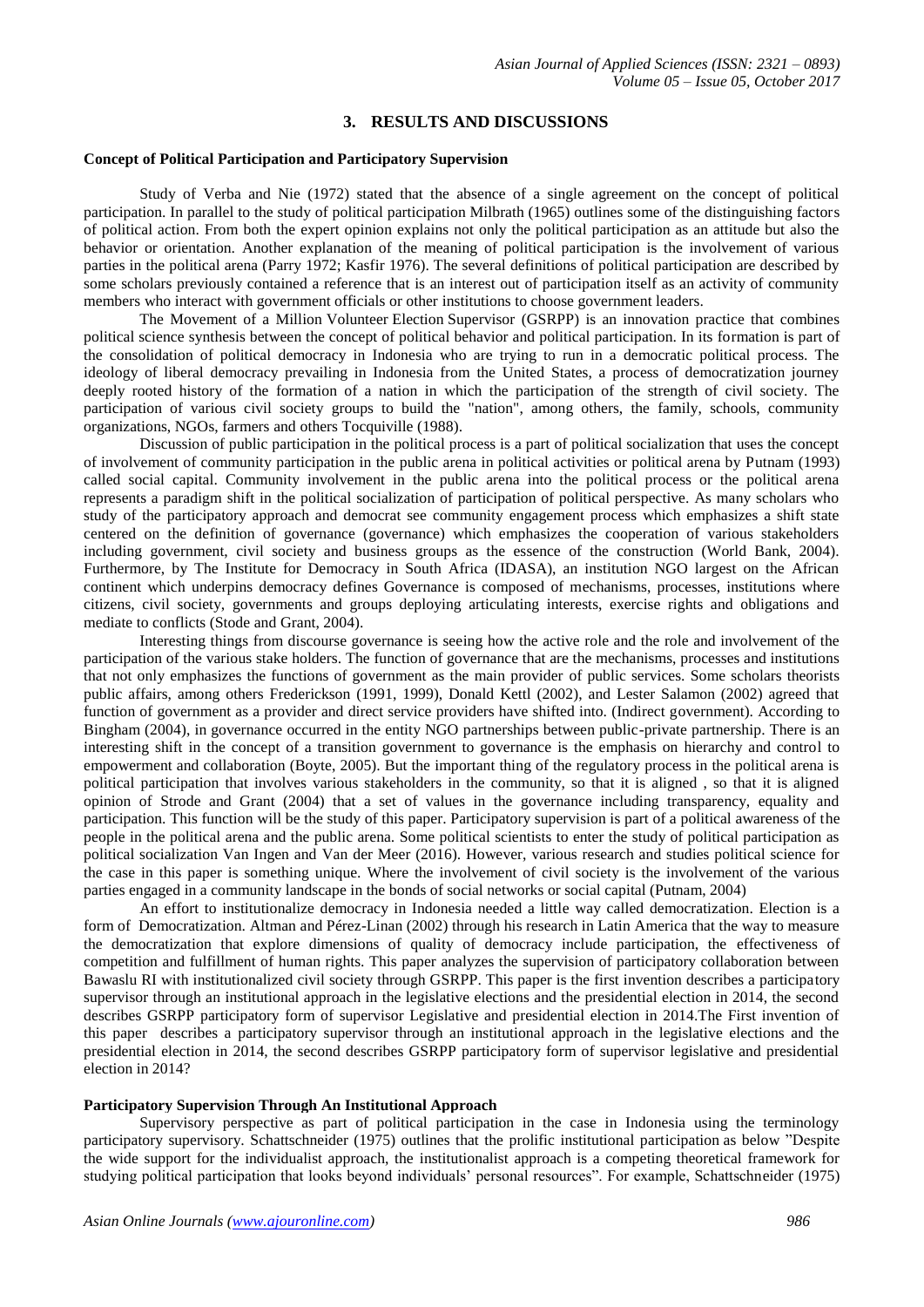adopts a more institutional approach to studying political participation and subsequently looks beyond the individual to the institutional setting, specifically the role of political parties, to explain the political participation among voters. He contends that it is the ability of political parties to focus their campaign activities and the political agenda on certain populations and issues that explains why certain groups are more active than others.

Participatory institutional approach to supervision as political participation outlining the social network of multiple stakeholders is described also by Tarrow's (1996). Study of social movement also employs an institutionalist approach to studying why individuals become politically active. He looks at the role of social networks, not personal resources, in mobilizing individuals into politics.

After discussing terms of of political participation of the institutional side by Schattschneider (1975), Tarrow (1996) explained that the social movement is a form of political participation of the community's active motion model a million supervision of in Indonesia, the research paper a new study of the political participation with institutional dimensional approach.. Using a synthesis of concepts such scholars, for the case study of political participation in Indonesia in general elections Legislature on April 9, 2014 will elect the members of the legislative and presidential elections on July 9, 2014 which will elect the President and Vice President is a form of social movements involving supervision of political campaigns is voluntary. In this case Bawaslu as electoral institutions in Indonesia conduct oversight of the democratic electoral process in Indonesia.

Various electoral democracy in Indonesia, among others, the presidential election, and the legislative election (Pileg). Election Supervisory performed by Bawaslu is a form of discourse theory approach to political participation through institutional approach. In this case the democratization paradigm is a form of response efforts toward democratic consolidation process at various levels attached to the superstructure of politics in Indonesia. In the form of political consciousness of the people involved actively overseen the democratic electoral process that there is something interesting in the high interest in and awareness of people participating to oversee the electoral process democratic contestation. This has become something new in the active political participation of people who knowingly participates and institutionalized political system in Indonesia.

In this paper the concept of voluntary perspective case studies million participatory supervisory in Indonesian presidential election is a synthesis between the concept of political participation and political socialization, in this case the citizens consciously involved in overseeing some of the electoral process in Indonesia. In the political institutional order in Indonesia has been institutionalized as part of the democratization process in the presidential election process. In this case Bawaslu as a supervisory institution electoral administration in Indonesia can be reviewed by the definition of the concept through the study on democracy by civil society in America. "the united states has long been characterized as a nation of joiners, whose democracy is rooted in civil society (Tocqueville, 1835). Furthermore, to see how the process of political participation to oversee the electoral process in presidential election years 2014- enthusiastic conscious civil society to engage in such activities as part of political participation. Explanation of the process of escorting electoral process in Indonesia is the institutional approach through the channels Bawaslu RI with some research scholars as mentioned : "The participation of American citizens in families, schools, workplaces, and voluntary associations greatly influences reviews their involvement in voting, campaigns, political parties, and community projects. As such, institutional affiliations shape the inputs that the American government receives from its citizens. (Skocpol and Fiorina, 1999; Putnam, 1995, 2000). The case studies legislative election and presidential elections in 2014 explaining also how to shape the consciousness of political participation of Indonesian citizens who are be aware and institutionalized through Bawaslu RI actively oversee the various stages of the elections in Indonesia, as the study (Plutzer, 2002), "Understanding how people become politically active (how they become "joiners") is thus crucial for scholars of social inequality and political reformers alike. For most citizens, the process of becoming politically active (or inactive) begins in early adulthood when people initially become eligible to vote, join political parties, and engage in adult civic organizations. Thereafter, political participation becomes a habituated behavior". Thereafter, political participation becomes a habituated behavior. The basic of scholar ideas were not apart from the meaning of various scholars whose ideas in outline explaining how political socialization is part of political participation that: two explanations of political socialization dominate most scholarly accounts and help frame this article's research. On the one hand, some researchers describe a process of class reproduction: active citizens are disproportionately advantaged and are the children of parents who were active citizens (Verba and Nie 1972; Beck and Jennings 1982; Sampson et al., 2005). On the other hand, other scholars describe a process of social learning where involvement in voluntary associations develops the capacities, motives, and relationships Necessary for adult political involvement (Verba et al. 1995; Putnam 2000). It is also supervision of the participation from the perspective of institutional approach which is run by Bawaslu RI is a discourse between the literature of the concept of political behavior which emphasizes that political participation is an individual attribute of a model of the psychology of social Michigan with the paradigm of political activity in the arena of public associated with the various communities other social.

Based on the law of the authority of the election supervisory agency in Law Number 15 of 2011 on the organization of elections supplemented and enhanced in Law Number 8 of 2012 concerning the election of DPR, DPD and DPRD detailing the three main functions of the institution that is the first election supervisory oversight functions prevention and control measures; second, violation handling functions. In the election supervisory activities can be conducted in stages formally institutionalized by the state that we are familiar with Bawaslu. While the community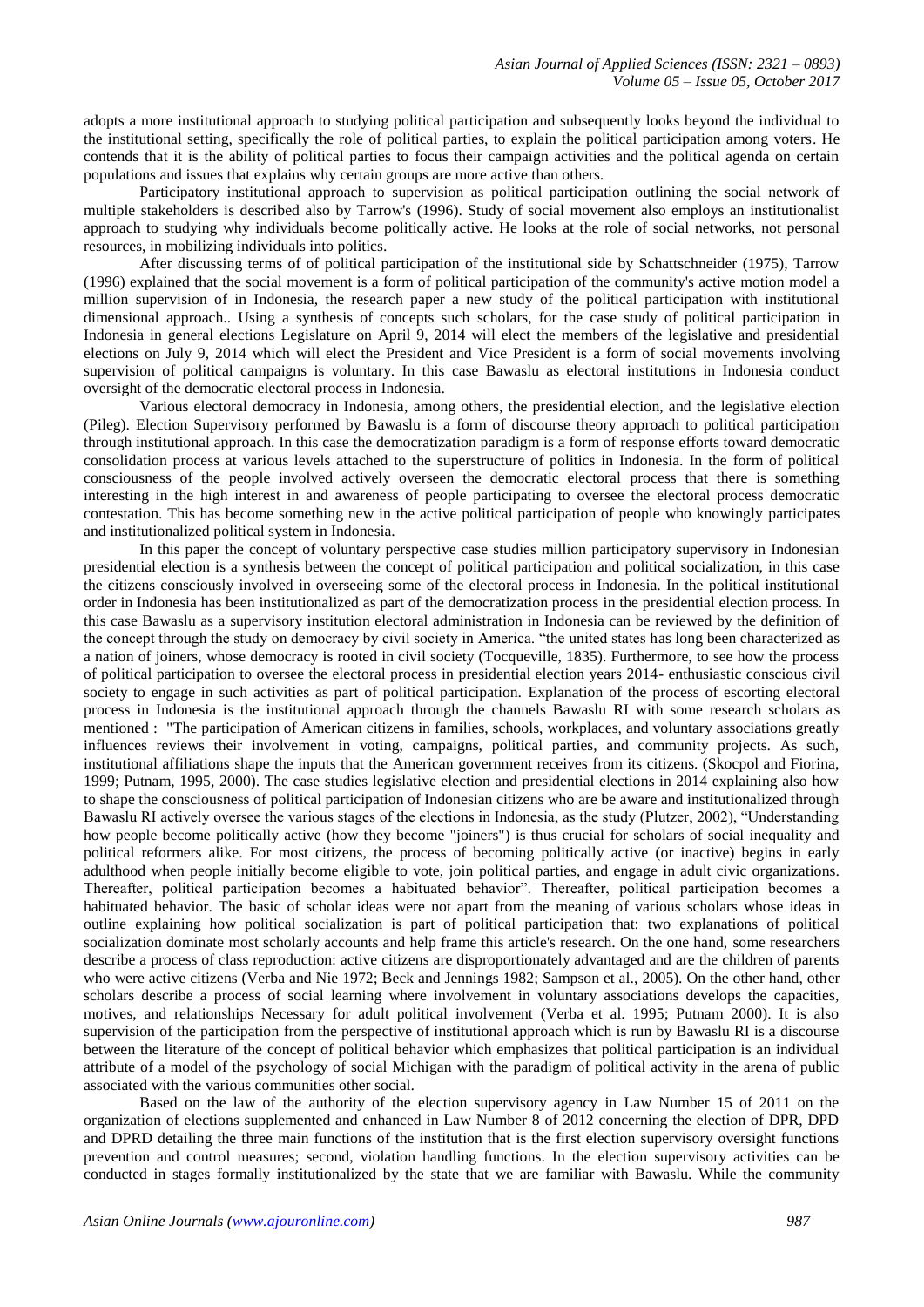involvement in supervising the elections through the supervisory board is more commonly referred to as election supervisory activities. Supervisor of actual have same spirit, which is to oversee and ensure the election process is free and fair.

The context of the election supervisory effort is needed to make intelligent community as a subject in the election and not an object of mere elections. As the subject or actor in the election, the public can play a role to promote, disseminate and educate those who have the right to vote. In this case the supervisory cooperation in the form of participation of voters, Bawaslu has cooperated with the supervisors from non government organizations (NGO). Public participation in supervisor the elections is the most strategic choice to increase the number of election monitors. It also fits the mandate of Law No. 8 of 2012, Article 233 clause governing election supervisor. The article also explains the election supervisor carried out also by participating in the election, NGOs coming from the country, a legal entity in the country, and representatives of countries friendly in Indonesia. The concept of community involvement in supervisory the elections represented of the supervisor and other types of community involvement in the process of election supervisory**.** There were lists of supervisor institutions accredited by the Election Commission of the Republic of Indonesia (KPU RI) for the presidential election in 2014, among others: JPPR (Voter Education Network People, KIPP (Independent Committee Supervisory Voters), the Indonesian Association for Migrant sovereign (Migrant Care), Erihatu Samasuru Lesuri Tapirone (ESLT), Association Reclassering Indonesia, LP3ES (Institute for Research, Education and Social Economic Information). Partnership for Governance Reform (Partnership ), Incandescent NGO Justice, Cyrus PT Nusantara, the Indonesian Students Association (PPI) Malaysia, Insan Press Association of Indonesia (HIPSI), The Association for Elections and Democracy (Perludem). Alliance Journal of Indonesia (AJI). Cq Quality Nations Development Foundation Institute for International Studies Ora Et Labora. Community involvement with the election supervisor is a form of participation of society in the electoral process in the form of socialization election, political education for voters, surveys on elections and election quick count results. Political participation in a transparent manner with the involvement of civil society in the electoral process is one measure see the democratic process in a democratic regime, as Alkatiri (2015:55) mentions "Democracy is an integral package or device system of government that contains and includes the freedom of individuals, their election, power sharing, multi-party, of participation, healthy and fair competition, freedom of mass media, government transparency and accountability ".

Bawaslu is having perspective to generate new innovations in the form of community involvement that is consciously involved with an emphasis on oversight functions in the electoral process. One form that disseminate to the public regarding the potential violations in the elections and to introduce any kind of violations that might occur and potentially violated in the election. This is where the visible differences between the Commission's role and emphasis as election organizers and Bawaslu as election supervisors associated with the activities carried out by community participation. Community participation in elections aimed at: First, to achieve democratic elections, so that the results can be well received and respected by all parties, both winners and losers, especially the majority of citizens who have the right to vote; Second, to avoid fraud, manipulation, games, engineered to favor a particular party or against the interests of the people; third, third, to honor and to increase confidence in the human rights, especially civil and political rights of citizens. In practice, community involvement in overseeing the elections is often called supervisory activities. This is to distinguish the official supervision function is the domain of the State through Bawaslu. The relationship between supervisors and election supervisory is always the case, as the activity has the same spirit, which is to oversee the election process. This case distinguishes the function of official supervision is the domain of the State through Bawaslu. The relationship between supervisors and election supervisory is always the case, as the activity has the same spirit, which is to oversee the election process. So it is appropriate by Santoso & Suprianto (2004) that monitors and supervisors have the same mission, namely the implementation of free and fair elections. The difference, election supervisors have a duty and more authority to resolve electoral violations and disputed elections, while election observers to monitor its implementation only limited work. Further, election monitor is a form of community participation that must be reported and forwarded to election supervisors to be followed. From some of the data terminology concept of political participation is a dimension of political activity as a part of the surveillance. It is a form of involvement in political activities as described by Verba and Nie (1972) about four modes of political participation.

The invention of this paper is to find cooperation and collaboration between the government and the formation of election supervisors engagement with other communities as described immediately preceding paragraph. One important thing that the model of participation interest in the supervision of participative is the awareness of civil society to engage in the political process so it is very relevant to the research Lane (1959) which says: "The very act of participation tends to create bonds of identification between the participant and the society ".

### **GSRPP Is A Form Of Election Supervision In Participatory Legislative And Presidential Elections 2014**

Bawaslu RI as an institution to translate electoral participation by forming Movement One Million Volunteer Supervisors election (GSRPP). Movement aimed to recruit people who want to engage in surveillance, but does not belong to any organization. One Million Volunteers are not absolute numbers. The term is defined as massive movement supervision of is expected by there will be more information coming to Bawaslu related to violations that occurred in the election. How to submit and spreading to the community also through the website bawaslu.go.id and bawaslupadu.com.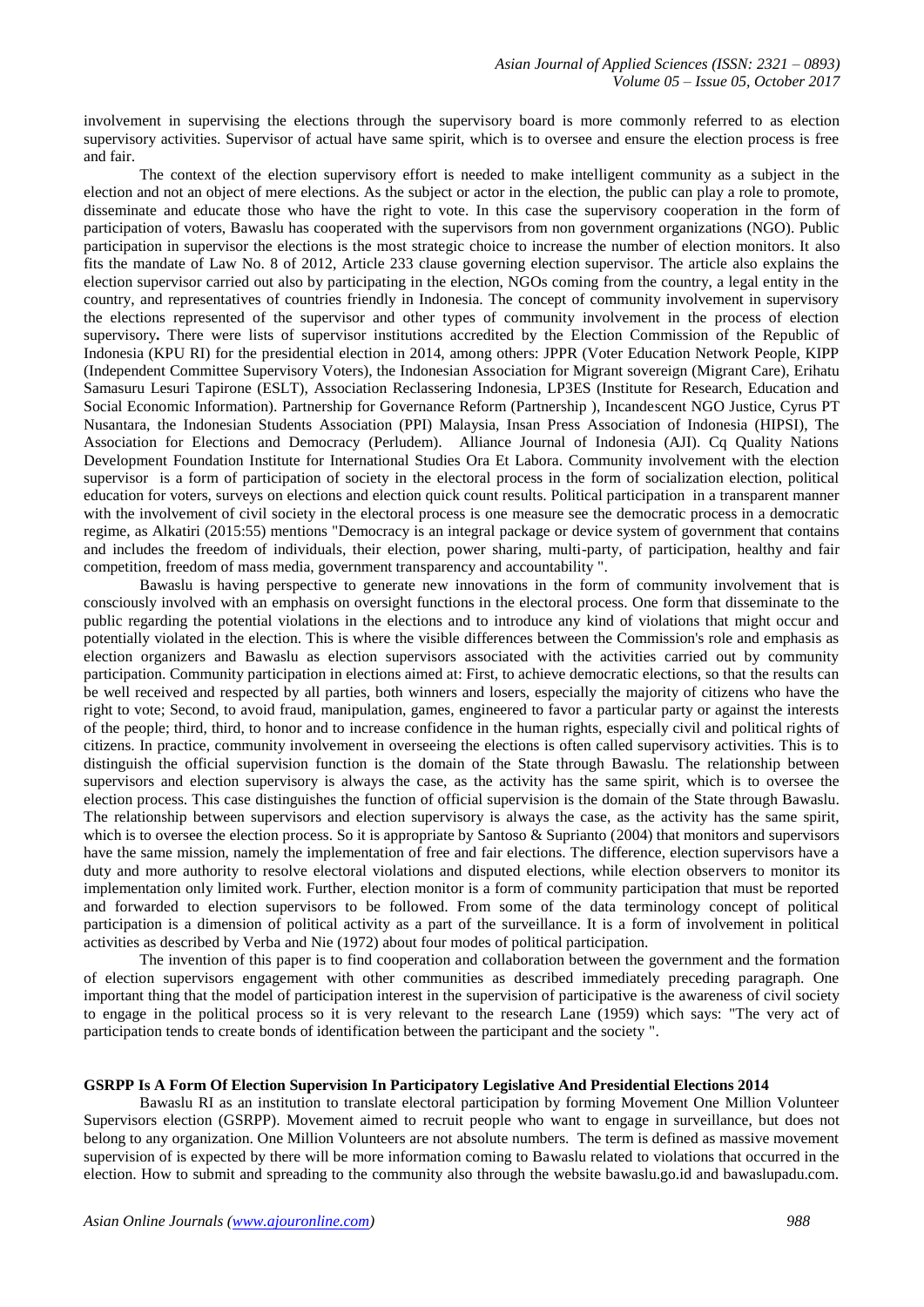Differences in the process of community involvement related to the supervision of the 2009 election, Bawaslu using the involvement of civil society (NGOs and student organizations and community organizations) to recruit volunteers on the basis of the 2014 elections Bawaslu MOU while using recruitment patterns by asking voters consciously to engage in GSRPP. The recruitment model changes aimed at closer supervisory elections by the community by fulfilling three aspects of the election supervisory that should exist among others. First, the institution must be able to represent themselves as part of civil society; second, its activity is able to reflect the Diaspora of *Bhinneka Tunggal Ika* it was the background of the pluralistic Indonesian society groups; third, managed to close the resource limitations election supervisors (Sardini, 2011)

Bawaslu RI together with a number of activists elections joined in a working group of the National (Kelompok Kerja/Pokja Nasional) to maximize GSRPP at the national level in collaboration with NGO activists who actively supervise the electoral among others Yustrifiadi, Afiffudin (JPPR), Jojo Rohi (KIPP), Yurist Oloan (FORMAPPI), August Melaz (PERLUDEM) Sulastyo (IPC), Jeirry Sumampouw (EDGE) Toto Sugiarto, Ahasanul Minan (Soegeng Syndicate), as coordinator of the movement that is Yustrifiadi, besides filled from activists electoral, also consists of various elements Bawaslu RI and some staff Bawaslu provinces. Awhile to local, formed the working group also provincial/ district/ city was established by the Chairman of Board of the Election Supervisory Number: 080 / Bawaslu RI/ I / 2014 dated 27 January 2014 on the establishment, dissemination and Training of Trainers (TOT) for the Working Group (Pokja) Provincial / District / City GSRPP 2014 election. Each group consists of internal elements or the Provincial Election Supervisory Board of the Election Supervisory Committee and the external element consists of civil society groups or volunteers consisting of NGOs, community voters from the high school. The task of the working group include socialization, recruitment, training of volunteers, organizing TOT, organizes supervision, supervisor and organize volunteers in stages. Here's a look recruitment conducted working group (pokja) GSRPP North Sumatra Province in the presidential election of 2014 and the 2014 presidential election in collaboration with universities and community elements incorporated in GSRPP are unsure Universities namely College of the State University of Medan, University Muhammadiyah North Sumatra, University Pancabudi, Catholic University St. Thomas North Sumatra, University of Darma Agung and CSOs elements namely North Sumatra Province NU PW, PW Muhammadiyah North Sumatra, North Sumatra DPD Parkindo, Society of Chinese Parts of North Sumatra. Likewise, North Sulawesi working group involving several community organizations, among others Milisi Waraney, Purna Paskibraka North Sulawesi, Forum Kabasaran, Pemuda Pancasila, and religious organizations such as Muhammadiyah Board of North Sulawesi Province. With the result that regulatory process is participatory and institutionalized through Bawaslu collaboration with heightened awareness that is the model of the new innovation of political participation, the perspective of the theory of political participation is a synthesis between the concept of transition paradigm of contemporary concept of governance Boyte (2005) that focuses on empowerment and participatory.

GSRPP in the 2014 elections, which was initiated by RI's Bawaslu minimize barriers to public in the process of the political arena. This movement has become a big idea-based public awareness and moral consciousness that not only participate using their right to vote in any polling (polling) but followed oversee the electoral process and legislative elections in 2014. It also evokes the spirit or the spirit of the election supervisory to the people. Rotation of leadership of the people removed from the affairs of state into the affairs of the people. Various efforts to thwart frustrate the people's sovereignty was prevented by monitoring the GSRPP participative institutions. According to Wasikin, commissioners Committee Bawaslu West Java, the number of Supervisory Committee (PPL) was 13,929 people who must supervise as many as 90,815 polling stations (TPS), this means that each supervisor should oversee the six station or there are five polling stations can't be escorted in the electoral process, The working group GSRPP Yogyakarta Legislative elections in 2014 there were only 8,235 polling stations monitored by 1,314 PPL, this means there are 6,921 TPS can't be guarded. On the day of voting PPL had to drive around to every polling station under their authority and their responsibility in overseeing the running of voting. Sumatra Island has an average that one person PPL 15-20 supervise polling stations. This fact shows that it is not possible formal supervisory to oversee the electoral process until voting time. Furthermore, it is appropriate studies Ismail, et al. (2014) and Ngusmanto (2016) explains that the polling in the elections is the electoral process that can't be guarded because of the number of inspectors is not in accordance with the TPS.

The democratization process in Indonesia is a form of institutionalizing democracy consolidation. Bawaslu is one of the essence of liberal democracy which requires competition, and participation. Bawaslu politics is a form of participation of citizen who exercises oversight of elections in Indonesia. So that the function of civil society involvement in democratization paradigm is inevitable. Citizen awareness by volunteering to run functions such surveillance as part of political participation of citizens. Government mandates this function is run entirely by Bawaslu. Boyte (2005) revealed that the shift involves a move from citizens as simply voters, volunteers, and consumers to citizens as problem solvers and creators of public goods; from public leaders, such as public affairs professionals and politicians, as providers of services and solutions to partners, educators, and organizers of citizen action; and from democracy as elections to democratic society. Such a shift has the potential to address public problems that cannot be solved without governments, but that governments alone cannot solve, and to cultivate an appreciation for the commonwealth. Effecting this shift requires politicizing governance in nonpartisan, democratizing ways and deepening the civic, horizontal, pluralist, and productive dimensions of politics.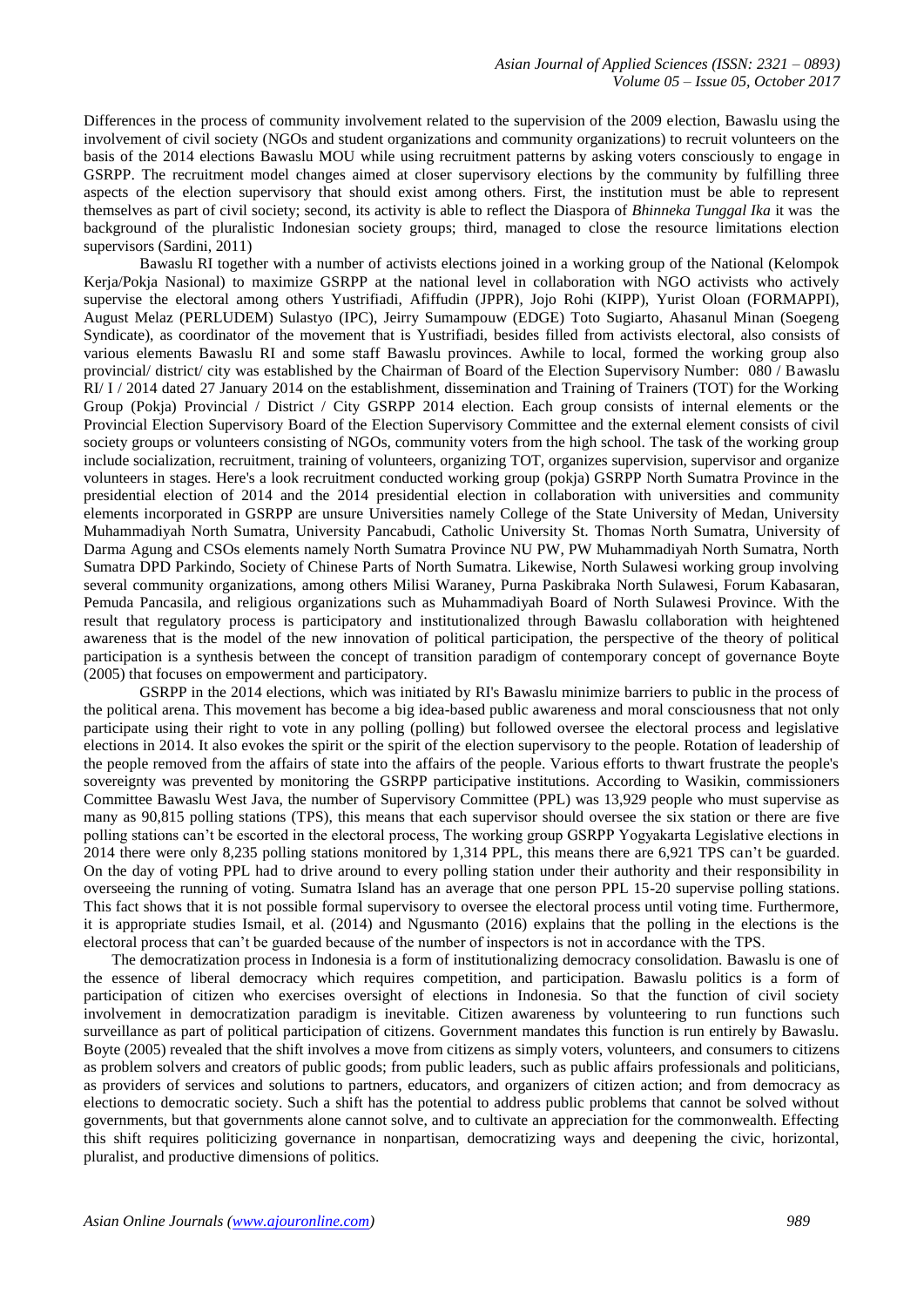#### **Discussions of the Political Participations**

Discussion of the political participation of citizens assessed at Gennaro and Dutton (2006) in South Korea explained that media communication via the Internet and other technological devices have a significant role to increase political participation. Internet communication is an interactive facility that has the egalitarian structure of various directions, where data information reached by the various social communities in the process of political participation. The research by Eduardo (1981) in Colombia where citizens consciously involved in the electoral process were duly in line with the electoral law which the engagement between the government and the civil society who later obtained an assessment of whether the democratic institutions of a state run by the rule democratically or not. Research in Colombia outlines that one form of political participation on the political activities by means of supervisor the electoral process carried out by a political regime. Campbell et al. (1954) describes three levels of participation. They are high-voting and other forms of participation; medium-voting only; and low-voting. But they still not vote involved in other forms of participation. Further studies linking that involves participation politics is part of a strategy clientelism political examine Szwarcberg (2009) in Argentina analyzed the political consciousness awakened for their patron run by the political elite and is able to influence the political process, in which the government and voters become clients. Similar process is also in search of political participation studies that determine political clientelism in the Dominican Republic Agosta. From several studies, it appears that the political process in the public arena is something that should be on guard by the organizers of the election so that the fit between the electoral process and the electoral law to be democratic to accommodate a variety of ways, among others, political rights, political participation and the process of the election.

The next interesting thing million participatory supervisor is the existence of a form of cooperation (networking) of the various stakeholders in implementation involves an element of quasi-government institutionalized of the Election Supervisory Committee and device is a form of discourse theory of public affairs by Sorade and Grant (2004). The most important point here is the arrangement management between the various stakeholders (CSOs, NGOs, community leaders, religious leaders, students at the local level) who has overseen the election process is a supervision participatory. GSRPP presence as a civil society movement that is active in the election process becomes very important in the process of Democratization in Indonesia as reflected in the above conditions. The number of parties the caused number of voters and the distribution uneven, and the level of fraud in the election. The presence of GSRPP is a necessity to improve the quality of Indonesian democracy. In carrying out supervisory duties during the legislative elections, the president and vice president elections in 2014, GSRPP has found some fraud in the election of 2014, some of them are: First, Money Politics cases. On the legislative and presidential election in 2014, the volunteers of GSRPP found Several cases of money politics conducted by the candidate in the form of bribes to the election committee (PPK), giving money from candidates, as well as the distribution of logistics, such as food and so on; second, the case of ASN (civil and state apparatuses) partiality. In the elections of 2014, GSRPP found a case in the form of creating a circular within the bureaucracy and the environment to the villages to mobilize support for a particular candidate; Third, the case of the head area was not neutral during the elections.; Fourth, Findings of other cases, such as: First, Administration, such as: Still finding props campaign on polling day, There TPS who have not completed the preparatory phase of up to one day before polling day, the number of polling stations that do not comply with the time limits specified polling Act, there is no swearing KPPS before elections begin, There the chairman of KPPS does not understand the technical organization of the votes, the list of legislative candidates who would be Elected at the polls stations as mandated by law did not published, Delays in the delivery of invitations to voters; Second, Criminal such as: A vote of form C1 disposals and Negative campaign. To prevent and minimize electoral violations in the form of administrative or criminal in the presence of election monitors who collaborate with GSRPP indispensable. As Alkatiri opinion that participatory democracy is a system of power that gives the opportunity for the community participation (Alkatiri, 2016).

From the findings of violations in the presidential election process has explained that the electoral process was duly based electoral law to get democratic elections. The same thing was found In the legislative elections to elect members of the DPR, DPD and DPRD in 2014, there were 8380 cases of alleged violations. By the total cases of alleged violation, the finding of alleged violations 69% (5.814) of whom are the findings of BAWASLU (Election Observation Board), the report of alleged violations of 31%, equivalent to 2,566 cases Came from other people who do not report is derived from GSRPP itself. As a movement that involves society at large in the supervision of the elections, GSRPP succeed in causing deterrence effect on Bawaslu supervision concept that is more focused on prevention rather than repression infringement violations. Participatory supervision embodied in the Million Volunteer Movement Supervisor Elections (GSRPP) also contributed significantly to the reports of violations that occurred in the information field, and then acted upon as findings of violations to enforcement violations by the Election Supervisor. Thus GSRPP is a process that involves a various stake holders in the supervision of the elections. Institutional approaches that are arranged in this Bawaslu is essentially a voluntary awareness in the form of participation meaning that not only end or in the polling stations (TPS). The level of people's political participation must be increased constantly from election to election for the sake of the quality of democracy through political participation of various variants of Newton and Van Deth (2010). From these explanations seen an supervisory mechanism in the election legislative on  $9<sup>th</sup>$  April 2014 and the presidential election on 9<sup>th</sup> July 2014 represents a new invention of the discourse of political participation using the active participation of the conscious oversee the election process there is a political agenda that shows the exchange of interests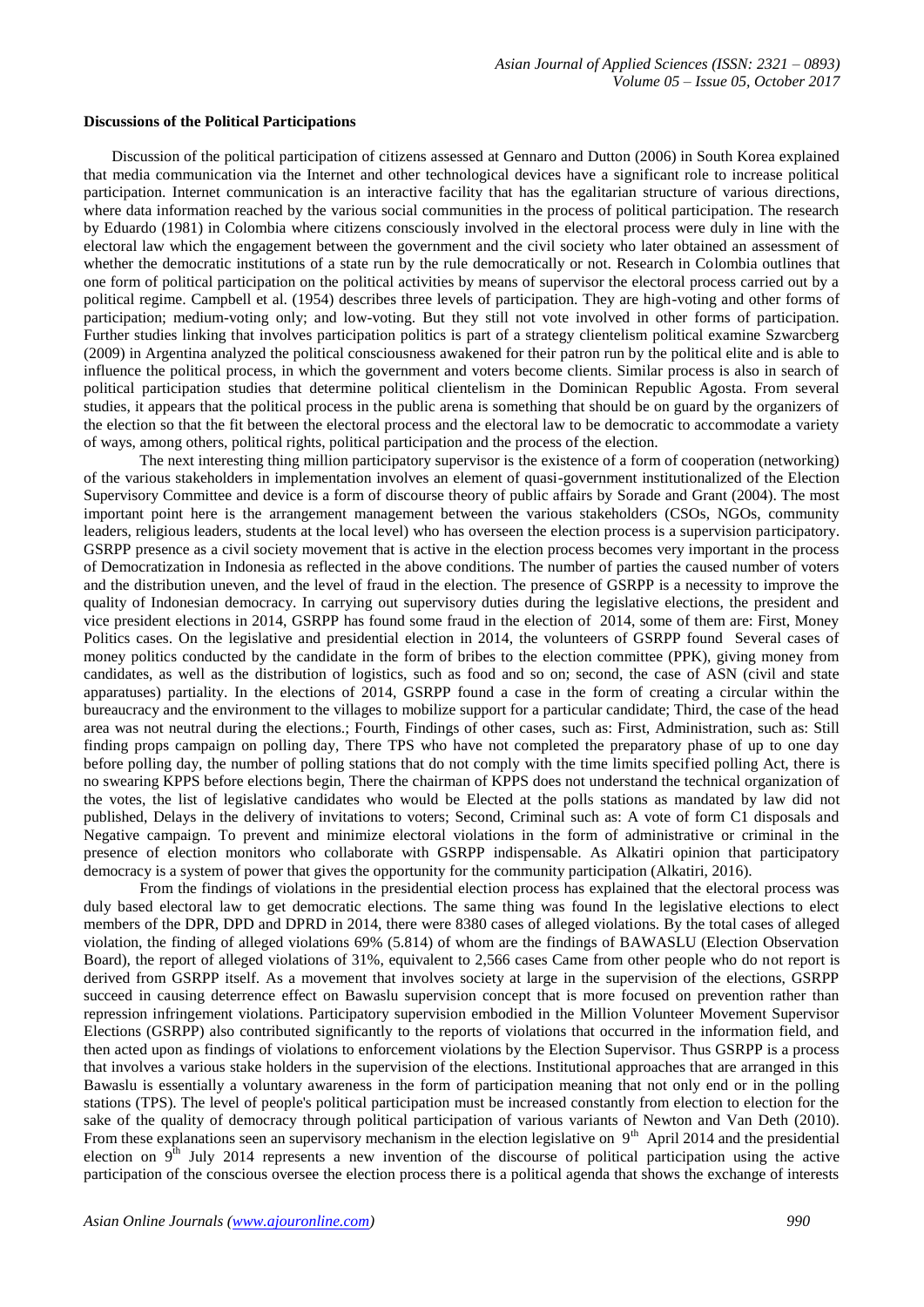between political party platform to exchange with the interests of the voters as mentioned by some scholars as follows: "the literature on political participation portrays political participation as a mechanism by the which citizens can communicated. Reviews their interests to leaders and attempt to shape the political agenda (Verba and Nie, 1972; Putnam, 2000; Di Palma, 1970). This definition Reflects the responsible-party-model of the which claims that political parties Compete for voters 'support, and in exchange they represent voters political interests".

## **4. CONCLUSIONS**

The electoral process is a prerequisite for political regimes to democracies. The general election is a standard for democracies to choose their representatives or leader. The existence of democratic institutions just as elections, political parties, the Commission of Bawaslu should be in a democratic election contestation. Bawaslu is present electoral supervisory institutions with the participation of political consciousness movement institutionalized form GSRRPP. GSRPP is an innovative political participation collaborate participation of state agencies with civil society awareness. Prevention of violations and handling violations in the political arena of contestation in the presidential elections and legislative elections in 2014 can be supervised and followed up. Passage of the democratic political system of every democratic institutions in the corridors of the electoral process based of electoral law in order to create a consolidation phase of democracy in Indonesia.

## **5. REFERENCES**

- 1. Alkatiri, Zeffry. 2016. Transisi Demokrasi Di Eropa Timur Baltik, Jerman Timur, Rumania & Balkan. Yayasan pustaka Obor Indonesia. Jakarta.
- 2. Altman, D. & Liñán, A.P. 2002 .Assessing the Quality of Democracy:Freedom, Competitiveness and ,Participation in Eighteen Latin American Countries. Democratization, 9(2), 85–100. Published By Frank Cass, London.
- 3. Baird, R. G. 2012. Unpacking Democracy and Governance: Conceptualizing Governance Infrastructure. Social Science Information, 51(2), 263-279[. http://dx.doi.org/10.1177/0539018412437112.](http://dx.doi.org/10.1177/0539018412437112)
- 4. Bingham, Lisa Blomgren, Rosemary O'Leary, and Tina Nabatchi. 2004. The New Governance: Practices and Processes for Stakeholder and Citizen Participation in the Work of Govern ment. Paper presented at the School of Policy, Planning, and Development Conference on Civic Engagement in the 21st Century, October 1-2, Los Angeles
- 5. Campbell, A. , et al. 1954 The Voter Decides. Evanston: Row, Peterson.
- 6. Di Gennaro, C. and Dutton, W. 2006. The Internet and the Public: Online and Offline Political Participation in the United Kingdom. Parliamentary Affairs Vol. 59 No. 2 (299–313)
- 7. Eduardo, V.1981. Political Participation in an Unstable Democracy: A Study Of Two Regions Incolombia. Thesis. Graduate College of the University of Illinois at Urbana-Champaign, Urbana, Illionis.
- 8. Edward, G.A. 2009. The Power Of Political Parties Political Participation, Clientelism, And Remittances In The Dominican Republic . Dissertation. New Scool University, New York.
- 9. Frederickson, H. George. 1991. Toward a Theory of the Public for Public Administration. Administration and Society 22(4): 395-417.
- 10. Frederickson, H. George. 1991.1999. The Repositioning of American Public Administration. PS: Political Science and Politics 32(4):
- 11. Harry C. Boyte. 2005. Reframing Democracy: Governance, Civic Agency, and Politics. Public Administration Review, Vol. 65, No. 5 (Sep. - Oct), pp. 536-546
- 12. Huntington, S. 1968 Political Order m Changing Societies. New Haven: Yale University Press.
- 13. Ismail, I. Y., Yakoop, R. M., Jusoff, K., Febriansyah, M., & Nurwati, N. (2014). Democracy and Incumbent Political Power Struggle for the Indonesian Regional Head Election. Asian Social Science, 10(10), 212-218. [http://doi.org/10.5539/ass.v10n10p212.](http://doi.org/10.5539/ass.v10n10p212)
- 14. Kasfir, N.1976.The Shrinking Political Arena. Participation and Ethnicity in African Politics, with a Case Study of Uganda. Berkeley: University of California Press.
- 15. Kettl, Donald F. 2002. The Transformation of Governance: Public Administration for Twenty-First Century America. Baltimore, MD: John Hopkins University Press. King, Martin Luther. 1963. Letter from a Birmingham
- 16. Lane, Robert E. 1959. Political Life. New York: The Free .
- 17. Lerner, D.1958 The Passing of Traditional Society. Glencoe: Freen Press.
- 18. Milbrath, L.W. 1968.Political Participation: How and Why People Get Involved in Politics? Chicago: Rand McNally.
- 19. Newton, K. & Van Deth, J.W. 2010. Foundation Of Comparative Politic. Cambridge University Press.
- 20. Ngusmanto. 2015. Pilkada and Patronage Practice among Bureaucrat in West Kalimantan, Indonesia. Asian Social Science 12 (9), 236-243.